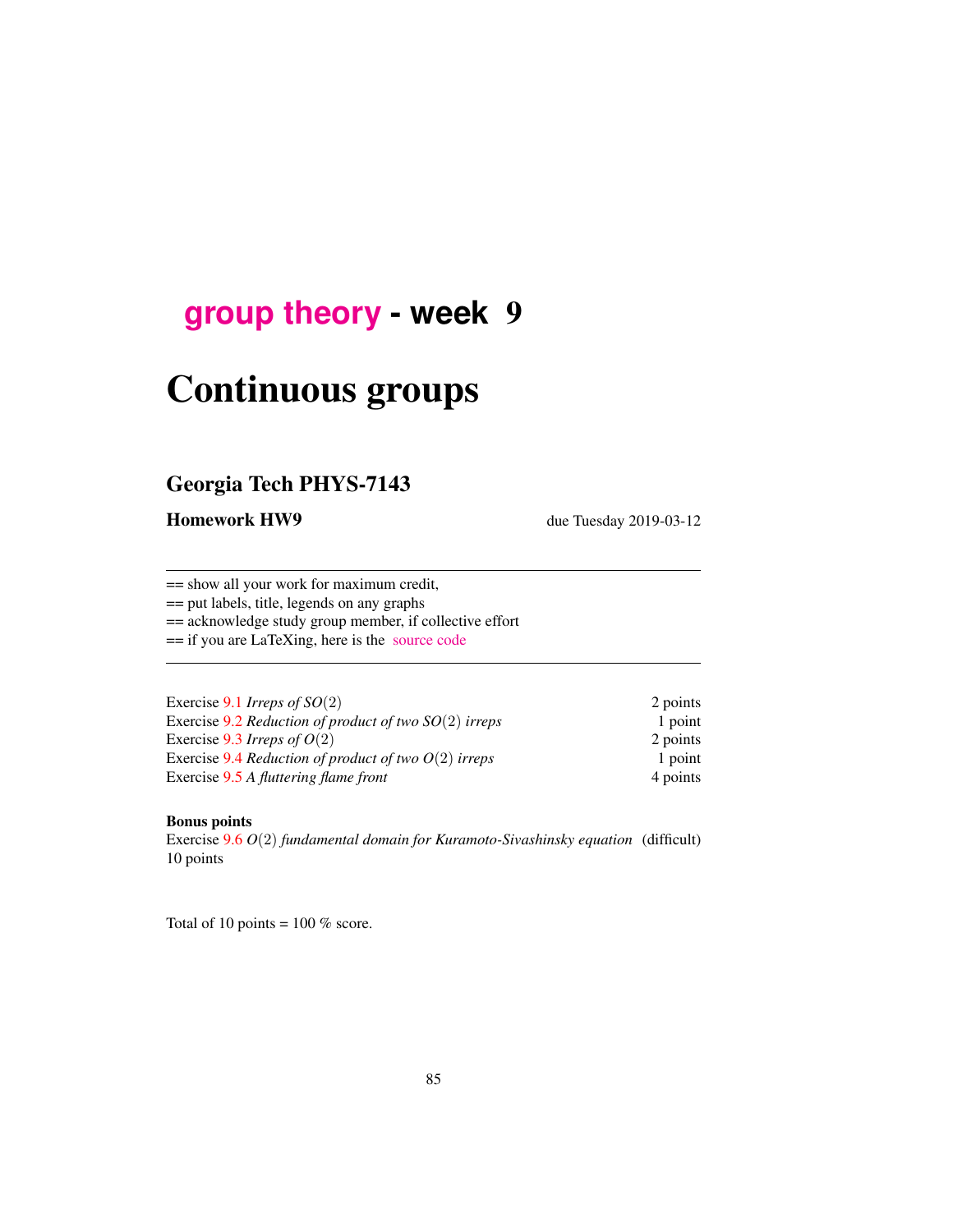#### 2019-03-05 Predrag Lecture 17 Continuous groups

This lecture is not taken from any particular book, it's about basic ideas of how one goes from finite groups to the continuous ones that any physicist should know. The main idea comes from discrete groups. We have worked one example out in week 2, the discrete Fourier transform of example 2.5 *Projection operators for cyclic group*  $C_N$ . The cyclic group  $C_N$  is generated by the powers of the rotation by  $2\pi/N$ , and in general, in the  $N \to \infty$  limit one only needs to understand the algebra of  $T_\ell$ , generators of infinitesimal transformations,  $D(\theta) = 1 + i \sum_{\ell} \theta_{\ell} T_{\ell}$ . Applied to functions, they turn out to be partial derivatives.

Reading: [C. K. Wong](http://ckw.phys.ncku.edu.tw/) *Group Theory* notes, Chap 6 *[1D continuous groups](http://ckw.phys.ncku.edu.tw/public/pub/Notes/Mathematics/GroupTheory/Tung/Powerpoint/6._1DContinuousGroups.ppt)*, Sect. 6.6 completes discussion of Fourier analysis as continuum limit of cyclic groups  $C_n$ , compares SO(2), O(2), discrete translations group, and continuous translations group.

## 2019-03-07 Predrag Lecture 18 Lie groups. Matrix representations

The  $N \to \infty$  limit of  $C_N$  gets you to the continuous Fourier transform as a representation of  $U(1) \simeq SO(2)$ , but from then on this way of thinking about continuous symmetries gets to be increasingly awkward. So we need a fresh restart; that is afforded by matrix groups, and in particular the unitary group  $U(n) = U(1) \otimes SU(n)$ , which contains all other compact groups, finite or continuous, as subgroups.

Reading: Chen, Ping and Wang [7] *Group Representation Theory for Physicists*, Sect 5.2 *Definition of a Lie group, with examples* [\(click here\).](http://ChaosBook.org/library/Chen5-2.pdf)

Reading: [C. K. Wong](http://ckw.phys.ncku.edu.tw/) *Group Theory* notes, Chap 6 *[1D continuous groups](http://ckw.phys.ncku.edu.tw/public/pub/Notes/Mathematics/GroupTheory/Tung/Powerpoint/6._1DContinuousGroups.ppt)*, Sects.  $6.1-6.3$  Irreps of SO $(2)$ . In particular, note that while geometrically intuitive representation is the set of rotation  $[2 \times 2]$  matrices, they split into pairs of 1-dimensional irreps.

Sect. 9.1 that follows is a very condensed extract of chapters 3 *Invariants and reducibility* and 4 *Diagrammatic notation* from *Group Theory - Birdtracks, Lie's, and Exceptional Groups* [9]. I am usually reluctant to use birdtrack notations in front of graduate students indoctrinated by their professors in the 1890's tensor notation, but today I'm emboldened by the very enjoyable article on *The new language of mathematics* by Dan Silver [17]. Your professor's notation is as convenient for actual calculations as -let's say- long division using roman numerals. So leave them wallowing in their early progressive rock of 1968, King Crimsons of their youth. You chill to beats younger than Windows 98, to [grime,](https://www.youtube.com/watch?v=RqQGUJK7Na4) to [trap,](https://www.youtube.com/watch?v=i_kF4zLNKio) to [hardvapour,](https://antifurdigital.bandcamp.com/album/hardvapour-2) to [birdtracks.](https://www.youtube.com/watch?v=XMGbY1csVnI)

 $\blacktriangleright$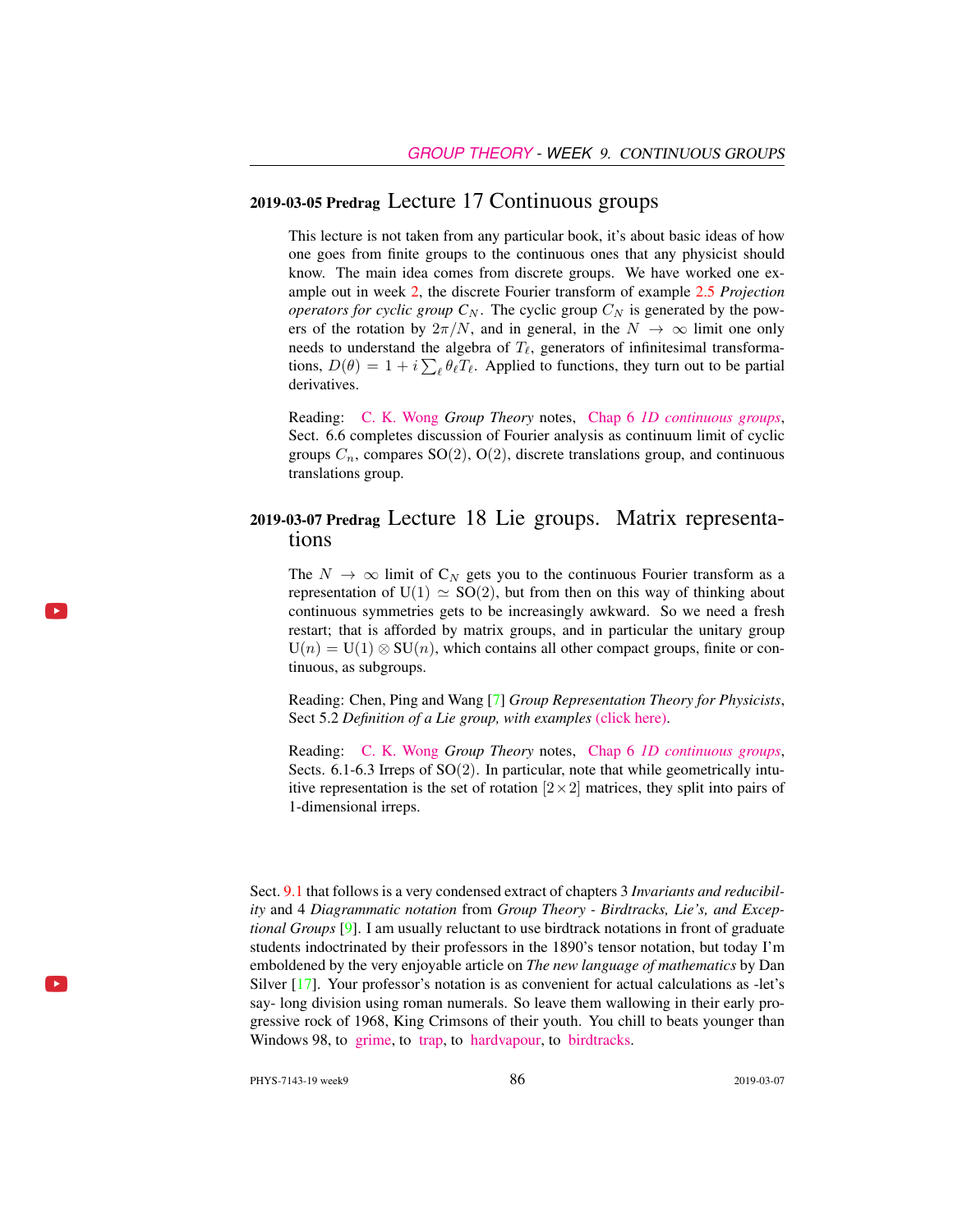

Figure 9.1: Circle group  $S^1 = SO(2)$ , the symmetry group of a circle with directed rotations, is a compact group, as its natural parametrization is either the angle  $\phi \in$ [0, 2ß], or the perimeter  $x \in [0, L)$ .

## 9.1 Lie groups for pedestrians

[...] which is an expression of consecration of angular momentum.

— Mason A. Porter's student

**Definition:** A Lie group is a topological group G such that (i) G has the structure of a smooth differential manifold, and (ii) the composition map  $G \times G \to G$ :  $(q, h) \to$  $gh^{-1}$  is smooth, i.e.,  $\mathbb{C}^{\infty}$  differentiable.

Do not be mystified by this definition. Mathematicians also have to make a living. The compact Lie groups that we will deploy here are a generalization of the theory of  $SO(2) \simeq U(1)$  rotations, i.e., Fourier analysis. By a 'smooth differential manifold' one means objects like the circle of angles that parameterize continuous rotations in a plane, figure 9.1, or the manifold swept by the three Euler angles that parameterize SO(3) rotations.

By 'compact' one means that these parameters run over finite ranges, as opposed to parameters in hyperbolic geometries, such as Minkowsky  $SO(3, 1)$ . The groups we focus on here are compact by default, as their representations are linear, finite-dimensional matrix subgroups of the unitary matrix group  $U(d)$ .

*Example 1. Circle group.* A circle with a direction, figure 9.1, is invariant under rotation by any angle  $\theta \in [0, 2\pi)$ , and the group multiplication corresponds to composition of two rotations  $\theta_1 + \theta_2$  mod  $2\pi$ . The natural representation of the group action is by a complex numbers of absolute value 1, i.e., the exponential  $e^{i\theta}$ . The composition rule is then the complex multiplication  $e^{i\theta_2}e^{i\theta_1} = e^{i(\theta_1 + \theta_2)}$ . The circle group is a *continuous group*, with infinite number of elements, parametrized by the continuous parameter  $\theta \in [0, 2\pi)$ . It can be thought of as the  $n \to \infty$  limit of the cyclic group  $C_n$ . Note that the circle divided into n segments is *compact*, in distinction to the infinite lattice of integers Z, whose limit is a *line* (noncompact, of infinite length).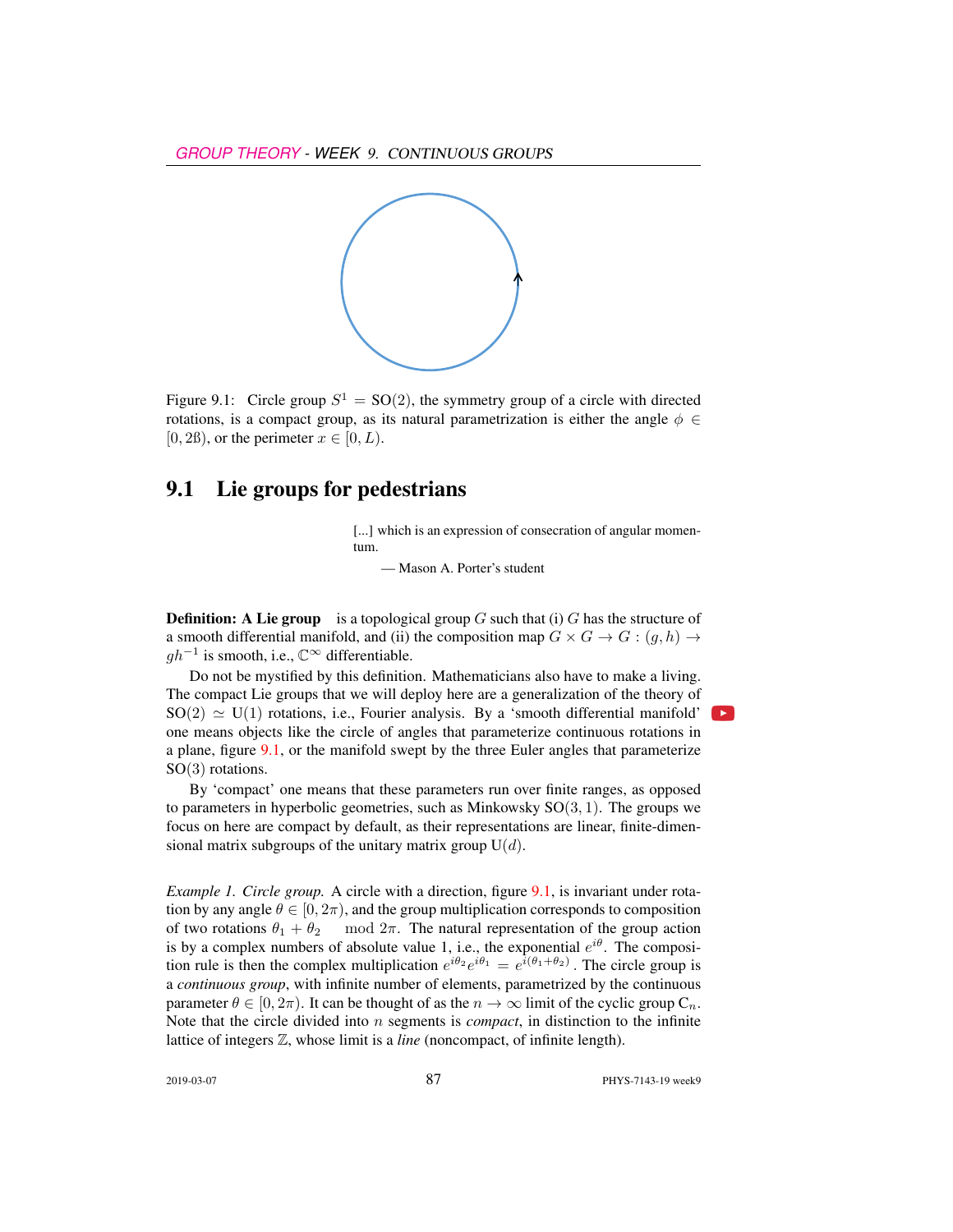An element of a  $\left[ d \times d \right]$  -dimensional matrix representation of a *Lie group* continuously connected to identity can be written as

$$
g(\phi) = e^{i\phi \cdot T}, \qquad \phi \cdot T = \sum_{a=1}^{N} \phi_a T_a, \qquad (9.1)
$$

where  $\phi \cdot T$  is a *Lie algebra* element,  $T_a$  are matrices called 'generators', and  $\phi =$  $(\phi_1, \phi_2, \dots, \phi_N)$  are the parameters of the transformation. Repeated indices are summed throughout, and the dot product refers to a sum over Lie algebra generators. Sometimes it is convenient to use the Dirac bra-ket notation for the Euclidean product of two real vectors  $x, y \in \mathbb{R}^d$ , or the product of two complex vectors  $x, y \in \mathbb{C}^d$ , i.e., indicate complex  $x$ -transpose times  $y$  by

$$
\langle x|y\rangle = x^{\dagger}y = \sum_{i}^{d} x_{i}^{*}y_{i}.
$$
 (9.2)

Finite unitary transformations  $\exp(i\phi \cdot T)$  are generated by sequences of infinitesimal steps of form

$$
g(\delta\phi) \simeq 1 + i\delta\phi \cdot T \,, \quad \delta\phi \in \mathbb{R}^N \,, \quad |\delta\phi| \ll 1 \,, \tag{9.3}
$$

where  $T_a$ , the *generators* of infinitesimal transformations, are a set of linearly independent  $[d \times d]$  hermitian matrices (see figure 9.2 (b)).

The reason why one can piece a global transformation from infinitesimal steps is that the choice of the "origin" in coordinatization of the group manifold sketched in figure 9.2 (a) is arbitrary. The coordinatization of the tangent space at one point on the group manifold suffices to have it everywhere, by a coordinate transformation  $g$ , i.e., the new origin y is related to the old origin x by conjugation  $y = g^{-1}xg$ , so all tangent spaces belong the same class, they are geometrically equivalent.

Unitary and orthogonal groups are defined as groups that preserve 'length' norms,  $\langle gx|gx \rangle = \langle x|x \rangle$ , and infinitesimally their generators (9.3) induce no change in the norm,  $\langle T_a x | x \rangle + \langle x | T_a x \rangle = 0$ , hence the Lie algebra generators  $T_a$  are hermitian for,

$$
T_a^\dagger = T_a \,. \tag{9.4}
$$

The flow field at the state space point x induced by the action of the group is given by the set of  $N$  tangent fields

$$
t_a(x)_i = (T_a)_{ij} x_j , \qquad (9.5)
$$

which span the d-dimensional *group tangent space* at state space point x, parametrized by  $\delta \phi$ .

For continuous groups the Lie algebra, i.e., the algebra spanned by the set of  $N$  generators  $T_a$  of infinitesimal transformations, takes the role that the  $|G|$  group elements play in the theory of discrete groups (see figure 9.2).

PHYS-7143-19 week9 2019-03-07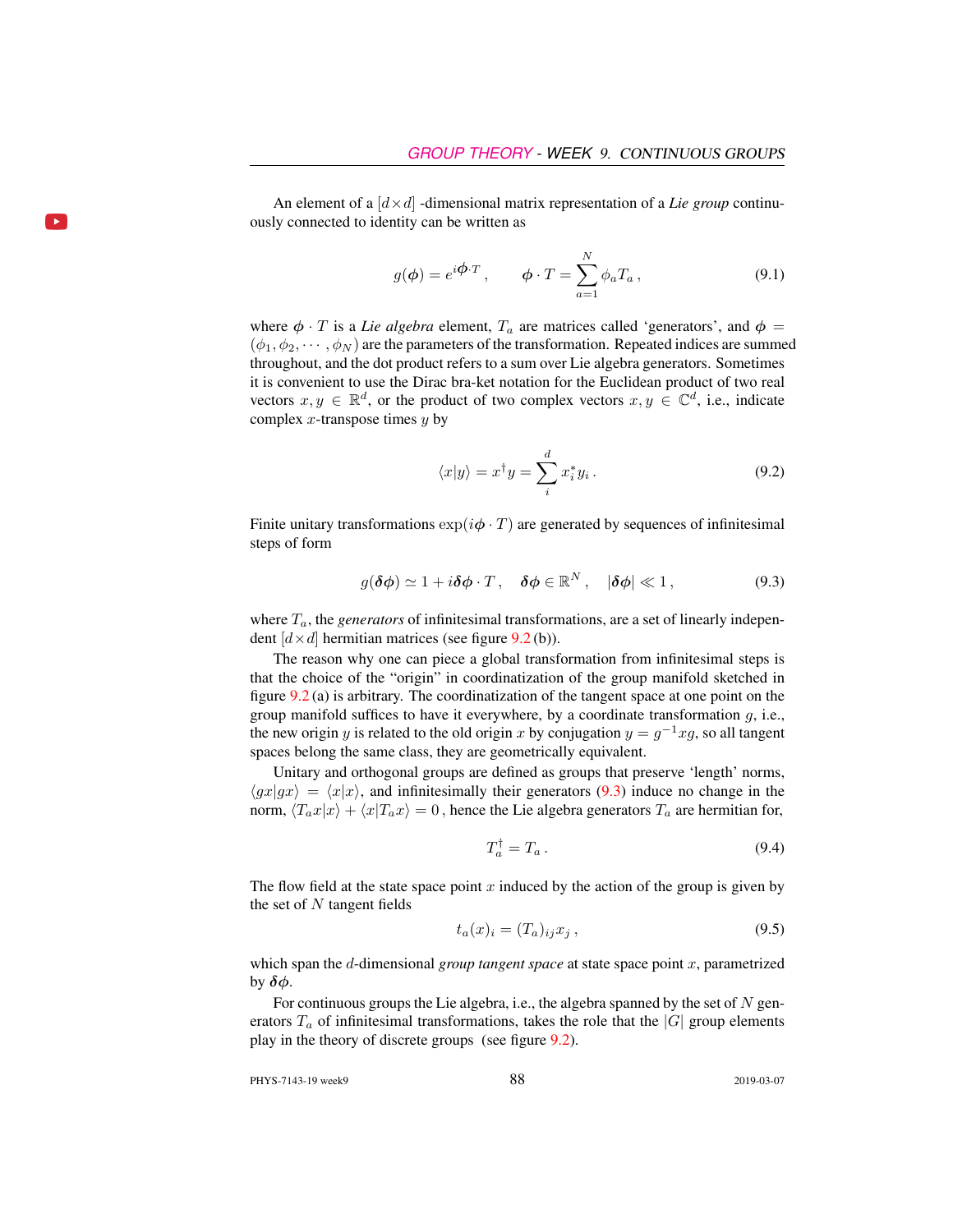

Figure 9.2: (a) Lie algebra fields  $\{t_1, \dots, t_N\}$  span the tangent space of the group orbit  $\mathcal{M}_x$  at state space point x, see (9.5) (figure from [WikiMedia.org\)](https://commons.wikimedia.org/wiki/File:Image_Tangent-plane.svg). (b) A global group transformation  $g: x \to x'$  can be pieced together from a series of infinitesimal steps along a continuous trajectory connecting the two points. The group orbit of state space point  $x \in \mathbb{R}^d$  is the N-dimensional manifold of all actions of the elements of group  $G$  on  $x$ .

#### 9.1.1 Invariants

One constructs the irreps of finite groups by identifying matrices that commute with all group elements, and using their eigenvalues to decompose arbitrary representation of the group into a unique sum of irreps. The same strategy works for the compact Lie groups, (9.9), and is indeed the key idea that distinguishes the invariance groups classification developed in *Group Theory - Birdtracks, Lie's, and Exceptional Groups* [9] from the 19th century Cartan-Killing classification of Lie algebras.

**Definition.** The vector  $q \in V$  is an *invariant vector* if for any transformation  $q \in \mathcal{G}$ 

$$
q = Gq. \tag{9.6}
$$

**Definition.** A tensor  $x \in V^p \otimes \overline{V}^q$  is an *invariant tensor* if for any  $g \in G$ 

$$
x_{b_1...b_q}^{a_1a_2...a_p} = G^{a_1}{}_{c_1} G^{a_2}{}_{c_2} \dots G_{b_1}{}^{d_1} \dots G_{b_q}{}^{d_q} x_{d_1...d_q}^{c_1c_2...c_p}.
$$
 (9.7)

If a bilinear form  $m(\bar{x}, y) = x^a M_a{}^b y_b$  is invariant for all  $g \in \mathcal{G}$ , the matrix

$$
M_a{}^b = G_a{}^c G^b{}_d M_c{}^d \tag{9.8}
$$

is an *invariant matrix*. Multiplying with  $G_b^e$  and using the unitary, we find that the invariant matrices *commute* with all transformations  $g \in \mathcal{G}$ :

$$
[G, \mathbf{M}] = 0. \tag{9.9}
$$

**Definition.** An *invariance group*  $G$  is the set of all linear transformations  $(9.7)$  that preserve the primitive invariant relations (and, by extension, *all* invariant relations)

$$
p_1(x, \bar{y}) = p_1(Gx, \bar{y}G^{\dagger})
$$
  
\n
$$
p_2(x, y, z, ...)= p_2(Gx, Gy, Gz...), \quad ... \quad (9.10)
$$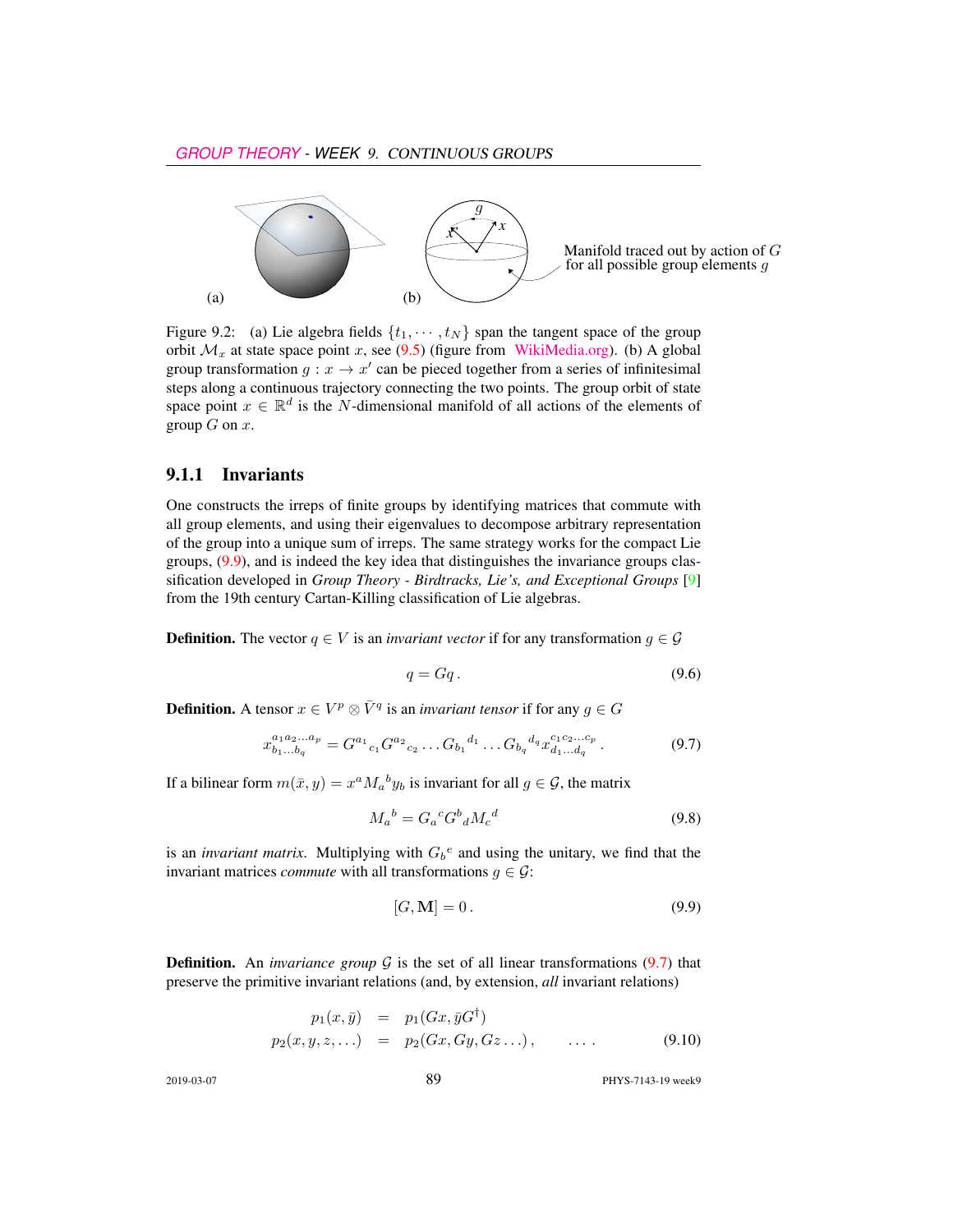Unitarity guarantees that all contractions of primitive invariant tensors, and hence all composed tensors  $h \in H$ , are also invariant under action of G. As we assume unitary  $G$ , it follows that the list of primitives must always include the Kronecker delta.

*Example 2.* If  $p^a q_a$  is the only invariant of  $\mathcal G$ 

$$
p'^{a}q'_{a} = p^{b}(G^{\dagger}G)_{b}{}^{c}q_{c} = p^{a}q_{a}, \qquad (9.11)
$$

then G is the full *unitary group*  $U(n)$  (invariance group of the complex norm  $|x|^2 =$  $x^b x_a \delta_b^a$ ), whose elements satisfy

$$
G^{\dagger}G = 1. \tag{9.12}
$$

*Example 3.* If we wish the z-direction to be invariant in our 3-dimensional space,  $q = (0, 0, 1)$  is an invariant vector (9.6), and the invariance group is  $O(2)$ , the group of all rotations in the  $x-y$  plane.

#### 9.1.2 Discussion

Qimen Xu Please explain when one keeps track of the order of tensorial indices?

Predrag In a tensor, upper, lower indices are separately ordered - and that order matters. The simplest example: if some indices form an antisymmetric pair, writing them in wrong order gives you a wrong sign. In a matrix representation of a group action, one has to distinguish between the "in" set of indices – the ones that get contracted with the initial tensor, and the "out" set of indices that label the tensor after the transformation. Only if the matrix is Hermitian the order does not matter. If you understand Eq. (3.22) in [birdtracks.eu,](http://birdtracks.eu/courses/PHYS-7143-19/PCgr_pp16_20.pdf) you get it. Does that answer your question?

#### 9.1.3 Infinitesimal transformations, Lie algebras

A unitary transformation  $G$  infinitesimally close to unity can be written as

$$
G_a{}^b = \delta_a^b + i D_a^b \,,\tag{9.13}
$$

where D is a hermitian matrix with small elements,  $|D_a^b| \ll 1$ . The action of  $g \in \mathcal{G}$  on the conjugate space is given by

$$
(G^{\dagger})_b{}^a = G^a{}_b = \delta^a_b - i D^a_b. \tag{9.14}
$$

D can be parametrized by  $N \leq n^2$  real parameters. N, the maximal number of independent parameters, is called the *dimension* of the group (also the dimension of the Lie algebra, or the dimension of the adjoint rep).

Here we shall consider only infinitesimal transformations of form  $G = 1 + iD$ ,  $|D_b^a| \ll 1$ . We do not study the entire group of invariant transformation, but only the transformations connected to the identity. For example, we shall not consider invariances under coordinate reflections.

PHYS-7143-19 week9 2019-03-07 2019-03-07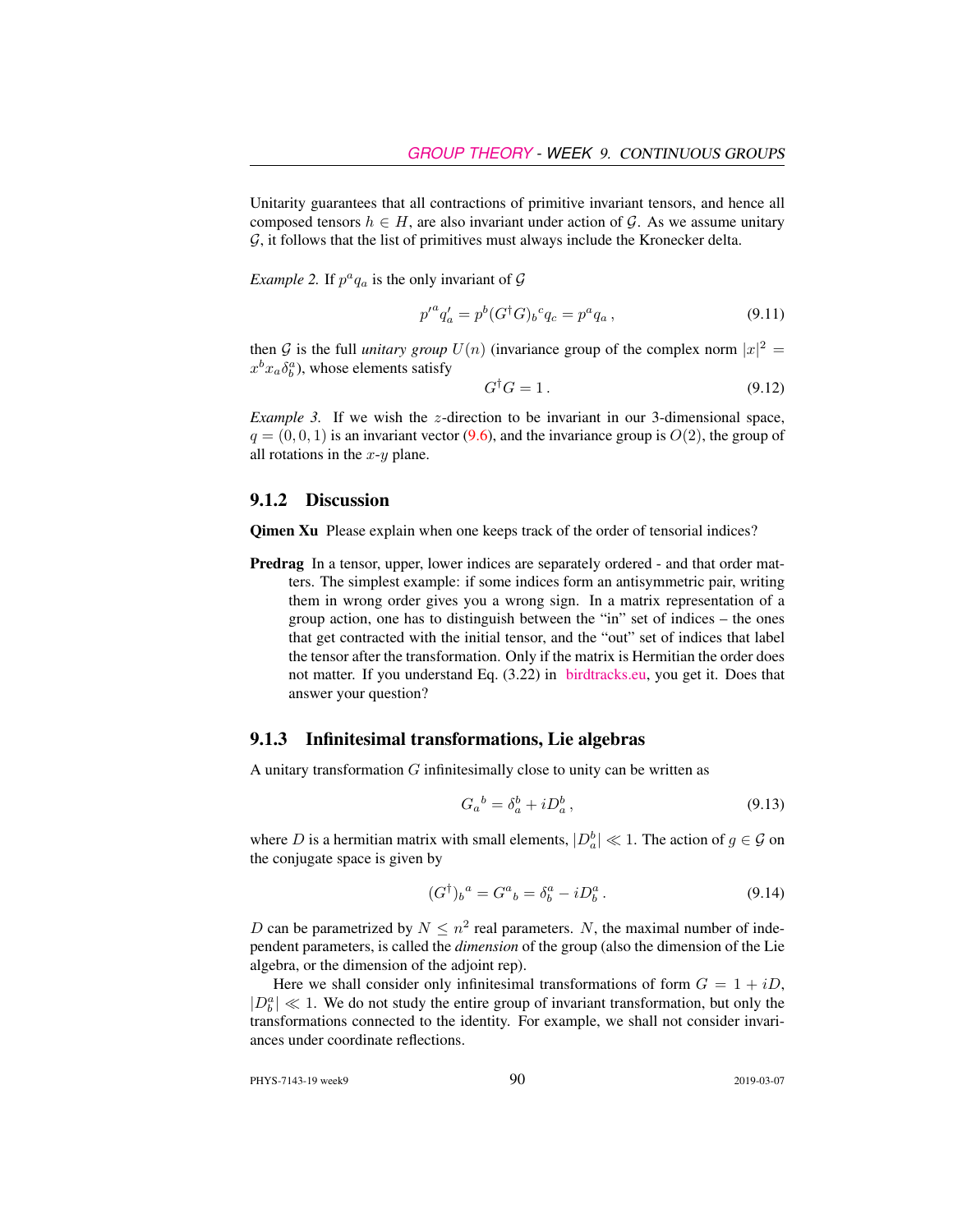The generators of infinitesimal transformations (9.13) are hermitian matrices and belong to the  $D_b^a \in V \otimes \bar{V}$  space. However, not any element of  $V \otimes \bar{V}$  generates an allowed transformation; indeed, one of the main objectives of group theory is to define the class of allowed transformations.

This subspace is called the *adjoint* space, and its special role warrants introduction of special notation. We shall refer to this vector space by letter  $A$ , in distinction to the defining space  $V$ . We shall denote its dimension by  $N$ , label its tensor indices by  $i, j, k, \ldots$ , denote the corresponding Kronecker delta by a thin, straight line,

$$
\delta_{ij} = i \longrightarrow j, \qquad i, j = 1, 2, \dots, N,
$$
\n(9.15)

and the corresponding transformation generators by

$$
(C_A)_i, \, \, \stackrel{a}{b} = \frac{1}{\sqrt{a}} (T_i)_b^a = i \, \underbrace{\qquad \qquad}_{b} \qquad a, \, b = 1, 2, \dots, n
$$
\n
$$
i = 1, 2, \dots, N \, .
$$

Matrices  $T_i$  are called the *generators* of infinitesimal transformations. Here  $a$  is an (uninteresting) overall normalization fixed by the orthogonality condition

$$
(T_i)_b^a(T_j)_a^b = \text{tr}(T_iT_j) = a\,\delta_{ij}
$$
\n
$$
\longrightarrow \qquad \qquad \bullet \qquad \qquad 0.16)
$$

For every invariant tensor q, the infinitesimal transformations  $G = 1 + iD$  must satisfy the invariance condition  $(9.6)$ . Parametrizing D as a projection of an arbitrary hermitian matrix  $H \in V \otimes \overline{V}$  into the adjoint space,  $D = P_A H \in V \otimes \overline{V}$ ,

$$
D_b^a = \frac{1}{a}(T_i)_b^a \epsilon_i \,, \tag{9.17}
$$

we obtain the *invariance condition* which the *generators* must satisfy: they *annihilate* invariant tensors:

$$
T_i q = 0. \tag{9.18}
$$

To state the invariance condition for an arbitrary invariant tensor, we need to define the action of generators on the tensor reps. By substituting  $G = 1 + i\epsilon \cdot T + O(\epsilon^2)$ and keeping only the terms linear in  $\epsilon$ , we find that the generators of infinitesimal transformations for tensor reps act by touching one index at a time:

$$
(T_i)_{b_1...b_q}^{a_1 a_2...a_p}, d_q...d_1 = (T_i)_{c_1}^{a_1} \delta_{c_2}^{a_2} ... \delta_{c_p}^{a_p} \delta_{b_1}^{d_1} ... \delta_{b_q}^{d_q}
$$
  
+ $\delta_{c_1}^{a_1} (T_i)_{c_2}^{a_2} ... \delta_{c_p}^{a_p} \delta_{b_1}^{d_1} ... \delta_{b_q}^{d_q} + ... + \delta_{c_1}^{a_1} \delta_{c_2}^{a_2} ... (T_i)_{c_p}^{a_p} \delta_{b_1}^{d_1} ... \delta_{b_q}^{d_q}$   
- $\delta_{c_1}^{a_1} \delta_{c_2}^{a_2} ... \delta_{c_p}^{a_p} (T_i)_{b_1}^{d_1} ... \delta_{b_q}^{d_q} - ... - \delta_{c_1}^{a_1} \delta_{c_2}^{a_2} ... \delta_{c_p}^{a_p} \delta_{b_1}^{d_1} ... (T_i)_{b_q}^{d_q}$ . (9.19)

This forest of indices vanishes in the birdtrack notation, enabling us to visualize the formula for the generators of infinitesimal transformations for any tensor representation:

 *<sup>T</sup>* <sup>=</sup> <sup>+</sup> <sup>−</sup> , (9.20)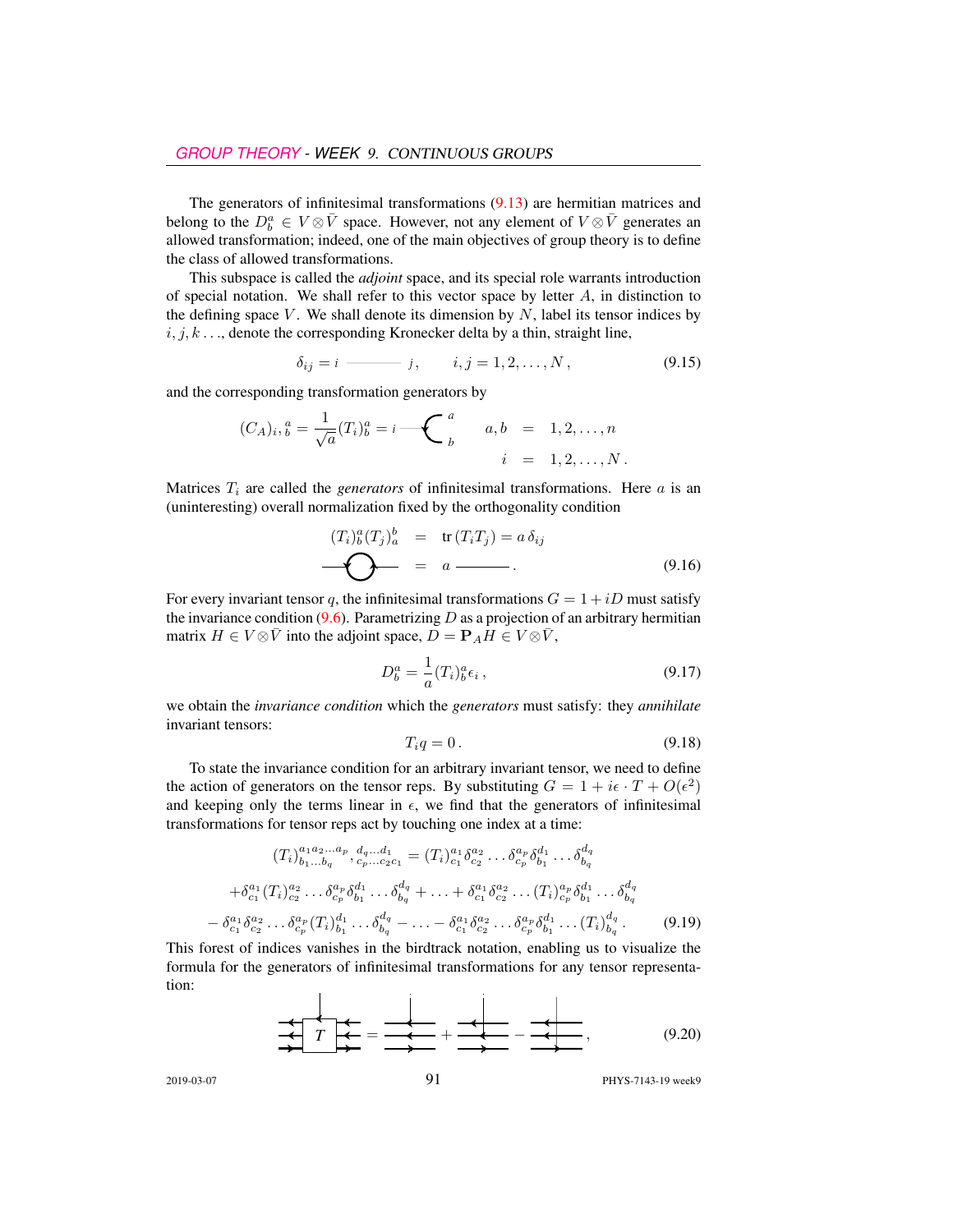with a relative minus sign between lines flowing in opposite directions. The reader will recognize this as the Leibnitz rule.

The invariance conditions take a particularly suggestive form in the birdtrack notation. Equation (9.18) amounts to the insertion of a generator into all external legs of the diagram corresponding to the invariant tensor  $q$ :



The insertions on the lines going into the diagram carry a minus sign relative to the insertions on the outgoing lines.

As the simplest example of computation of the generators of infinitesimal transformations acting on spaces other than the defining space, consider the adjoint rep. Where does the ugly word "adjoint" come from in this context is not obvious, but remember it this way: this is the one [distinguished representation,](http://jakobschwichtenberg.com/adjoint-representation/) which is intrinsic to the Lie algebra, with the explicit matrix elements  $(T_i)_{ik}$  of the adjoint rep given by the fully antisymmetric structure constants  $iC_{ijk}$  of the algebra (i.e., its multiplication table under the commutator product). It's the continuous groups analogoue of the multiplication table, or the regular representation for the finite groups. The factor  $i$  ensures their reality (in the case of hermitian generators  $T_i$ ), and we keep track of the overall signs by always reading indices *counterclockwise* around a vertex:

*i*

$$
-iC_{ijk} = \n\begin{matrix}\n& & & (9.22) \\
& & & & \\
& & & & \\
& & & & \\
& & & & \\
& & & & & \\
& & & & & \\
& & & & & \\
& & & & & \\
& & & & & & \\
& & & & & & \\
& & & & & & (9.23)\n\end{matrix}
$$

As all other invariant tensors, the generators must satisfy the invariance conditions (9.21):



Redrawing this a little and replacing the adjoint rep generators (9.22) by the structure constants, we find that the generators obey the *Lie algebra* commutation relation

$$
\underbrace{\begin{array}{c}\n\cdot & \cdot \\
\downarrow & \cdot \\
\hline\n\end{array}}_{\text{max}} - \underbrace{\begin{array}{c}\n\cdot & \cdot \\
\downarrow & \cdot \\
\hline\n\end{array}}_{\text{max}} = \underbrace{\begin{array}{c}\n\cdot & \cdot \\
\downarrow & \cdot \\
\hline\n\end{array}}_{\text{max}} \tag{9.24}
$$

PHYS-7143-19 week9 2019-03-07 2019-03-07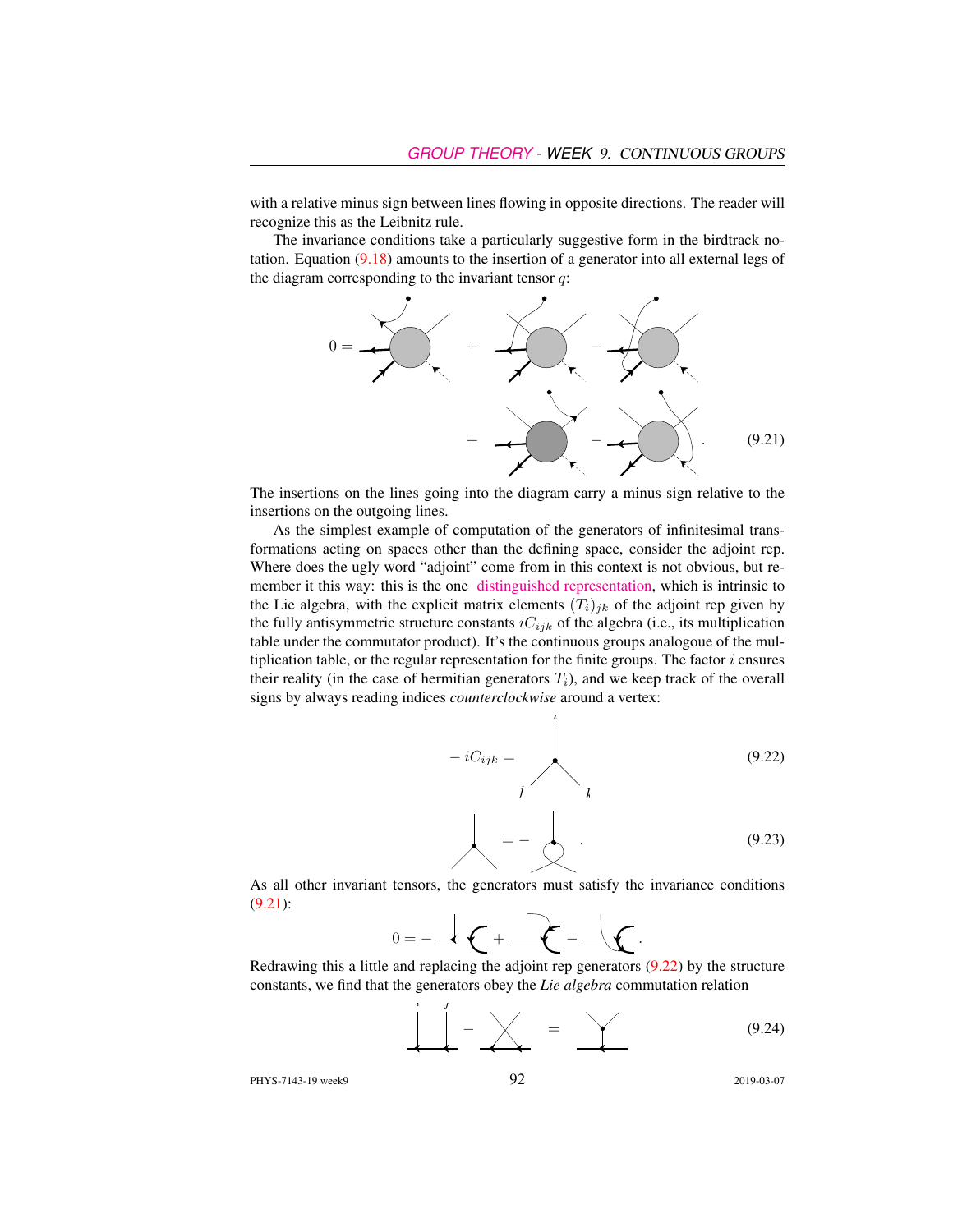In other words, the Lie algebra commutator

$$
T_i T_j - T_j T_i = i C_{ijk} T_k. \t\t(9.25)
$$

is simply a statement that  $T_i$ , the generators of invariance transformations, are themselves invariant tensors. Now, honestly, do you prefer the three-birdtracks equation (9.24), or the mathematician's page-long definition of the [adjoint](https://www.encyclopediaofmath.org/index.php/Adjoint_representation_of_a_Lie_group) rep? It's a classic example of bad notation getting into way of understanding a relation of beautiful simplicity. The invariance condition for structure constants  $C_{ijk}$  is likewise

0 = + + .

Rewriting this with the dot-vertex  $(9.22)$ , we obtain

$$
\angle - \angle - \angle = \angle \qquad (9.26)
$$

This is the Lie algebra commutator for the adjoint rep generators, known as the *Jacobi relation* for the structure constants

$$
C_{ijm}C_{mkl} - C_{ljm}C_{mki} = C_{iml}C_{jkm}.
$$
\n(9.27)

Hence, the Jacobi relation is also an invariance statement, this time the statement that the structure constants are invariant tensors.

#### 9.1.4 Discussion

**Lin Xin** Please explain the  $M_{\mu\nu,\delta\rho}$  generators of SO(*n*).

Predrag Let me know if you understand the derivation of Eqs. (4.51) and (4.52) in [birdtracks.eu.](http://birdtracks.eu/courses/PHYS-7143-19/PCgr_pp33_38.pdf) Does that answer your question?

### 9.2 Birdtracks - updated history

Predrag Cvitanović November 7, 2019

Young tableaux and (non-Hermitian) Young projection operators were introduced by Young [20] in 1933 (Tung monograph [19] is a standard exposition). In 1937 R. Brauer [4] introduced diagrammatic notation for  $\delta_{ij}$  in order to represent "Brauer algebra" permutations, index contractions, and matrix multiplication diagrammatically. R. Penrose's papers were the first to cast the Young projection operators into a diagrammatic form. In 1971 monograph [14] Penrose introduced diagrammatic notation for symmetrization operators, Levi-Civita tensors [16], and "strand networks" [13]. Penrose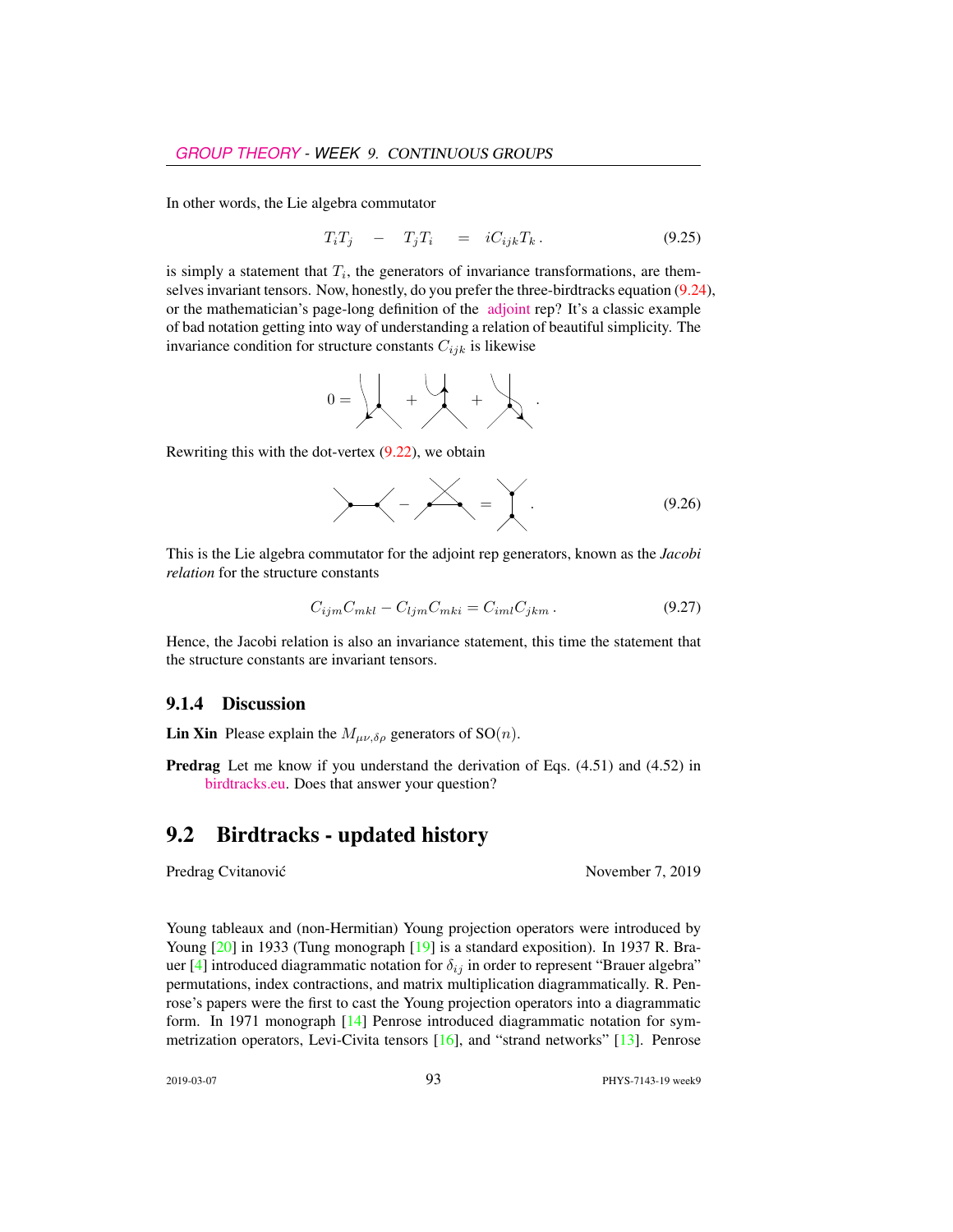credits Aitken [2] with introducing this notation in 1939, but inspection of Aitken's book reveals a few Brauer diagrams for permutations, and no (anti)symmetrizers. Penrose's [15] 1952 initial ways of drawing symmetrizers and antisymmetrizers are very aesthetical, but the subsequent developments gave them a distinctly ostrich flavor [15]. In 1974 G. 't Hooft introduced a double-line notation for  $U(n)$  gluon group-theory weights [1]. In 1976 Cvitanović [8] introduced analogous notation for  $SU(N)$ ,  $SO(n)$ and  $Sp(n)$ . For several specific, few-index tensor examples, diagrammatic Young projection operators were constructed by Canning [6], Mandula [12], and Stedman [18].

The 1975–2008 Cvitanovic diagrammatic formulation of the theory of all semi- ´ simple Lie groups [9] as a way to compute group theoretic wights without any recourse to symbols goes conceptually and profoundly beyond the Penrose notation (indeed, Cvitanović "birdtracks" bear no resemblance to Penrose's "fornicating ostriches" [15]).

A chapter in Cvitanović 2008 monograph  $[9]$  sketches how birdtrack (diagrammatic) Young projection operators for arbitrary irreducible representation of  $SU(N)$ could be constructed (this text is augmented by a 2005 appendix by Elvang, Cvitanović and Kennedy  $[10]$  which, however, contains a significant error). Keppeler and Sjödahl [11] systematized the construction by offering a simple method to construct Hermitian Young projection operators in the birdtrack formalism. Their iteration is easy to understand, and the proofs of Hermiticity are simple. However, in practice, the algorithm is inefficient - the expression balloon quickly, the Young projection operators soon become unwieldy and impractical, if not impossible to implement.

The Alcock-Zeilinger algorithm, based on the simplification rules of ref. [3], leads to explicitly Hermitian and drastically more compact expressions for the projection operators than the Keppeler-Sjödahl algorithm [11]. Alcock-Zeilinger fully supersedes Cvitanović's formulation, and any future full exposition of reduction of  $SU(N)$  tensor products into irreducible representations should be based on the Alcock-Zeilinger algorithm.

## References

- [1] G. 't Hooft, ["A planar diagram theory for strong interactions",](http://dx.doi.org/10.1016/0550-3213(74)90154-0) [Nucl. Phys. B](https://doi.org/10.1016/0550-3213(74)90154-0) 72, [461–473 \(1974\).](https://doi.org/10.1016/0550-3213(74)90154-0)
- [2] A. Aitken, *[Determinants & Matrices](http://books.google.com/books?vid=ISBN9781473347106)* (Oliver & Boyd, Edinburgh, 1939).
- [3] J. Alcock-Zeilinger and H. Weigert, ["Compact Hermitian Young projection op](http://dx.doi.org/10.1063/1.4983478)[erators",](http://dx.doi.org/10.1063/1.4983478) J. Math. Phys. 58[, 051702 \(2017\).](https://doi.org/10.1063/1.4983478)
- [4] R. Brauer, ["On algebras which are connected with the semisimple continuous](http://dx.doi.org/10.2307/1968843) [groups",](http://dx.doi.org/10.2307/1968843) Ann. Math. 38[, 857 \(1937\).](https://doi.org/10.2307/1968843)
- [5] N. B. Budanur and P. Cvitanović, ["Unstable manifolds of relative periodic orbits](http://dx.doi.org/10.1007/s10955-016-1672-z) [in the symmetry-reduced state space of the Kuramoto-Sivashinsky system",](http://dx.doi.org/10.1007/s10955-016-1672-z) [J.](https://doi.org/10.1007/s10955-016-1672-z) Stat. Phys. 167[, 636–655 \(2015\).](https://doi.org/10.1007/s10955-016-1672-z)
- [6] G. P. Canning, ["Diagrammatic group theory in quark models",](http://dx.doi.org/10.1103/PhysRevD.18.395) [Phys. Rev. D](https://doi.org/10.1103/PhysRevD.18.395) 18, [395–410 \(1978\).](https://doi.org/10.1103/PhysRevD.18.395)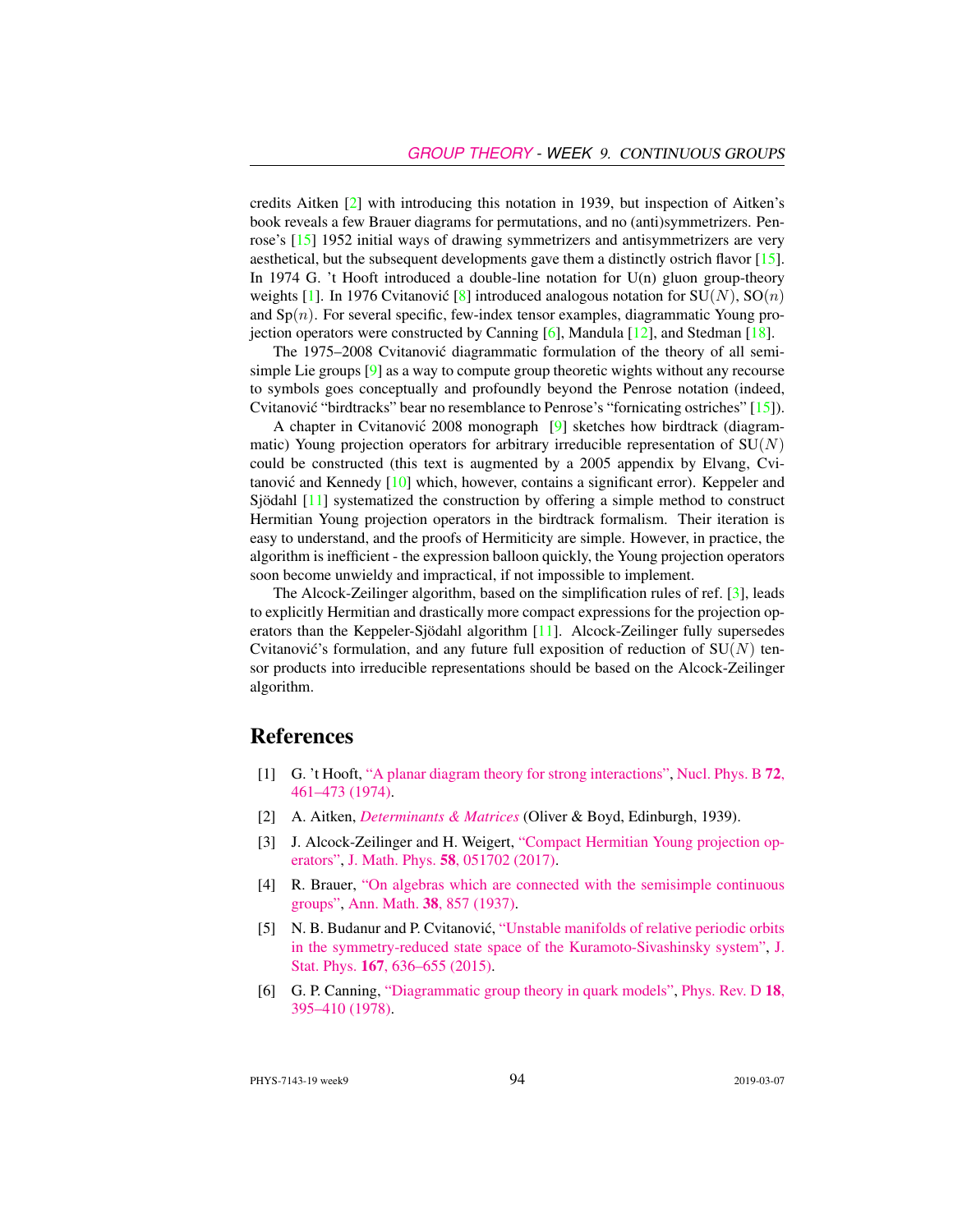- [7] J.-Q. Chen, J. Ping, and F. Wang, *[Group Representation Theory for Physicists](http://dx.doi.org/10.1142/0262)* (World Scientific, Singapore, 1989).
- [8] P. Cvitanović, ["Group theory for Feynman diagrams in non-Abelian gauge the](http://dx.doi.org/10.1103/PhysRevD.14.1536)[ories",](http://dx.doi.org/10.1103/PhysRevD.14.1536) Phys. Rev. D 14[, 1536–1553 \(1976\).](https://doi.org/10.1103/PhysRevD.14.1536)
- [9] P. Cvitanovic,´ *[Group Theory: Birdtracks, Lie's and Exceptional Groups](https://press.princeton.edu/titles/8839.html)* (Princeton Univ. Press, Princeton NJ, 2004).
- [10] H. Elvang, P. Cvitanović, and A. Kennedy, ["Diagrammatic Young projection](http://dx.doi.org/10.1063/1.1832753) [operators for u\(n\)",](http://dx.doi.org/10.1063/1.1832753) J. Math. Phys. 46[, 043501 \(2005\).](https://doi.org/10.1063/1.1832753)
- [11] S. Keppeler and M. Sjödahl, ["Hermitian Young operators",](http://dx.doi.org/10.1063/1.4865177) [J. Math. Phys.](https://doi.org/10.1063/1.4865177) 55, [021702 \(2014\).](https://doi.org/10.1063/1.4865177)
- [12] J. E. Mandula, Diagrammatic techniques in group theory, Univ. of Southampton, Notes taken by S. N. Coulson and A. J. G. Hey, 1981.
- [13] R. Penrose, "Angular momentum: An approach to combinatorical space-time", in *Quantum Theory and Beyond*, edited by T. Bastin (Cambridge Univ. Press, Cambridge, 1971).
- [14] R. Penrose, ["Applications of negative dimensional tensors",](http://homepages.math.uic.edu/~kauffman/Penrose.pdf) in *[Combinatorial](http://homepages.math.uic.edu/~kauffman/Penrose.pdf) [mathematics and its applications](http://homepages.math.uic.edu/~kauffman/Penrose.pdf)*, edited by D. J. J.A. Welsh (Academic, New York, 1971), pp. 221–244.
- [15] R. Penrose, *[The Road to Reality: A Complete Guide to the Laws of the Universe](http://books.google.com/books?vid=ISBN9781446418208)* (A. A. Knopf, New York, 2005).
- [16] R. Penrose and M. A. H. MacCallum, ["Twistor theory: An approach to the quan](http://dx.doi.org/10.1016/0370-1573(73)90008-2)[tisation of fields and space-time",](http://dx.doi.org/10.1016/0370-1573(73)90008-2) Phys. Rep. 6[, 241–315 \(1973\).](https://doi.org/10.1016/0370-1573(73)90008-2)
- [17] D. S. Silver, ["The new language of mathematics",](http://dx.doi.org/10.1511/2017.105.6.364) Amer. Sci. 105[, 364 \(2017\).](https://doi.org/10.1511/2017.105.6.364)
- [18] G. E. Stedman, *Diagram Techniques in Group Theory* (Cambridge U. Press, Cambridge, 1990).
- [19] W.-K. Tung, *[Group Theory in Physics](http://dx.doi.org/10.1142/0097)* (World Scientific, 1985).
- [20] A. Young, ["The application of substitutional analysis to invariants III",](http://dx.doi.org/10.1098/rsta.1935.0001) [Phil.](https://doi.org/10.1098/rsta.1935.0001) [Trans. Roy. Soc. Lond. A](https://doi.org/10.1098/rsta.1935.0001) 234, 79–114 (1935).

## **Exercises**

9.1. **Irreps of SO**(2). Matrix

$$
T = \left[ \begin{array}{cc} 0 & -i \\ i & 0 \end{array} \right] \tag{9.28}
$$

is the generator of rotations in a plane.

2019-03-07 95 PHYS-7143-19 week9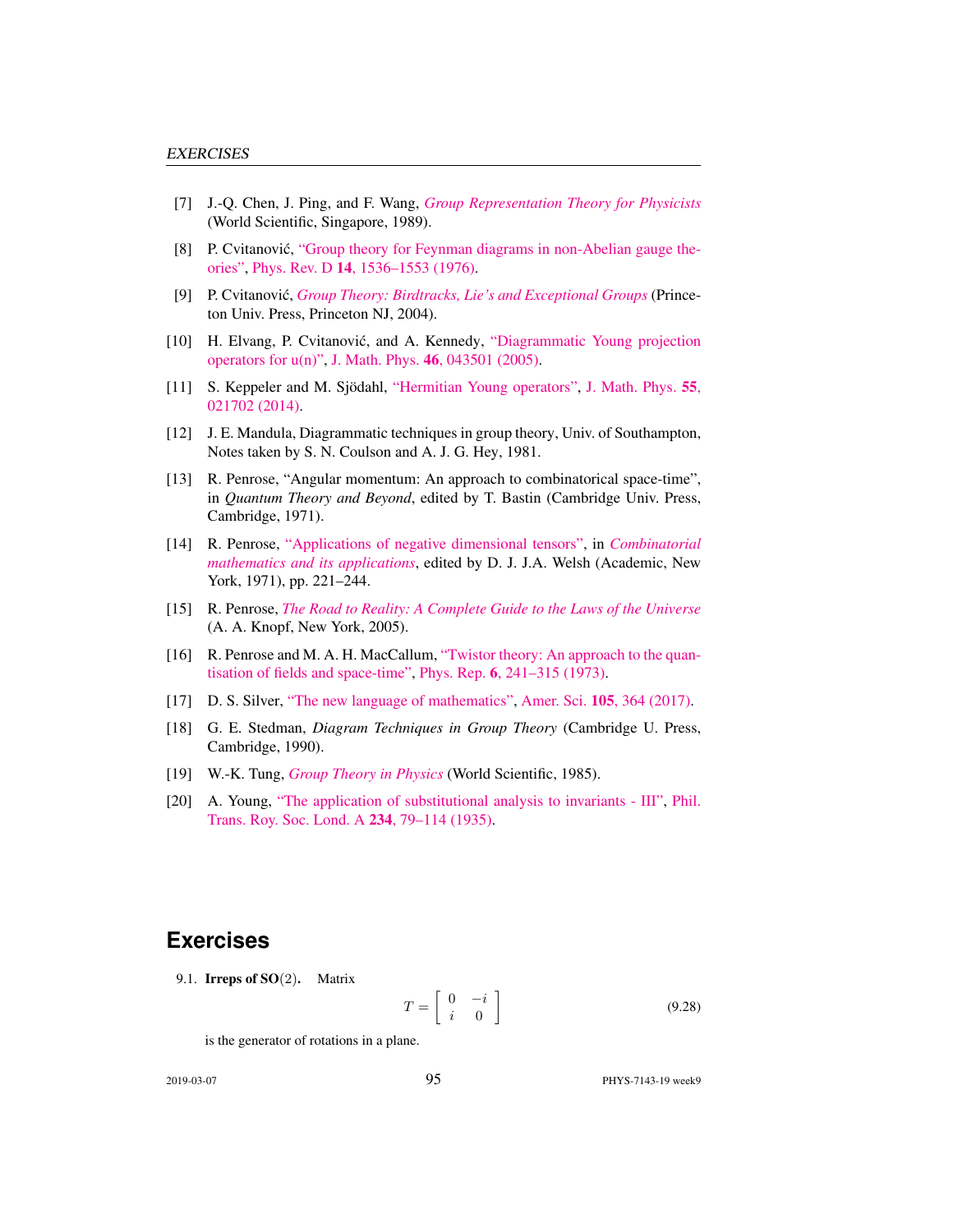(a) Use the method of projection operators to show that for rotations in the kth Fourier mode plane, the irreducible  $1D$  subspaces orthonormal basis vectors are

$$
\mathbf{e}^{(\pm k)} = \frac{1}{\sqrt{2}} \left( \pm \mathbf{e}_1^{(k)} - i \mathbf{e}_2^{(k)} \right).
$$

How does T act on  $e^{(\pm k)}$ ?

(b) What is the action of the  $[2 \times 2]$  rotation matrix

$$
D^{(k)}(\theta) = \begin{pmatrix} \cos k\theta & -\sin k\theta \\ \sin k\theta & \cos k\theta \end{pmatrix}, \qquad k = 1, 2, \cdots
$$

on the  $(\pm k)$ th subspace  $e^{(\pm k)}$ ?

- (c) What are the irreducible representations characters of  $SO(2)$ ?
- 9.2. **Reduction of a product of two SO(2) irreps.** Determine the Clebsch-Gordan series for  $SO(2)$ . Hint: Abelian group has 1-dimensional characters. Or, you are just multiplying terms in Fourier series.
- 9.3. Irreps of  $O(2)$ .  $O(2)$  is a group, but not a Lie group, as in addition to continuous transformations generated by (9.28) it has, as a group element, a parity operation

$$
\sigma = \left[ \begin{array}{cc} 1 & 0 \\ 0 & -1 \end{array} \right]
$$

which cannot be reached by continuous transformations.

- (a) Is this group Abelian, i.e., does T commute with  $R(k\theta)$ ? Hint: evaluate first the [T,  $\sigma$ ] commutator and/or show that  $\sigma D^{(k)}(\theta) \sigma^{-1} = D^{(k)}(-\theta)$ .
- (b) What are the equivalence (i.e., conjugacy) classes of this group?
- (c) What are irreps of  $O(2)$ ? What are their dimensions?
	- Hint: O(2) is the  $n \to \infty$  limit of  $D_n$ , worked out in exercise 4.4 *Irreducible representations of dihedral group*  $D_n$ . Parity  $\sigma$  maps an SO(2) eigenvector into another eigenvector, rendering eigenvalues of any  $O(2)$  commuting operator degenerate. Or, if you really want to do it right, apply Schur's first lemma to improper rotations

$$
R'(\theta) = \begin{pmatrix} \cos k\theta & -\sin k\theta \\ \sin k\theta & \cos k\theta \end{pmatrix} \sigma = \begin{pmatrix} \cos k\theta & \sin k\theta \\ \sin k\theta & -\cos k\theta \end{pmatrix}
$$

to prove irreducibility for  $k \neq 0$ .

- (d) What are irreducible characters of  $O(2)$ ?
- (e) Sketch a fundamental domain for  $O(2)$ .
- 9.4. Reduction of a product of two  $O(2)$  irreps. Determine the Clebsch-Gordan series for  $O(2)$ , i.e., reduce the Kronecker product  $D^{(k)} \otimes D^{(\ell)}$ .

#### 9.5. A fluttering flame front.

(a) Consider a linear partial differential equation for a real-valued field  $u = u(x, t)$ defined on a periodic domain  $u(x, t) = u(x + L, t)$ :

$$
u_t + u_{xx} + \nu u_{xxxx} = 0, \qquad x \in [0, L]. \tag{9.29}
$$

PHYS-7143-19 week9 2019-03-07